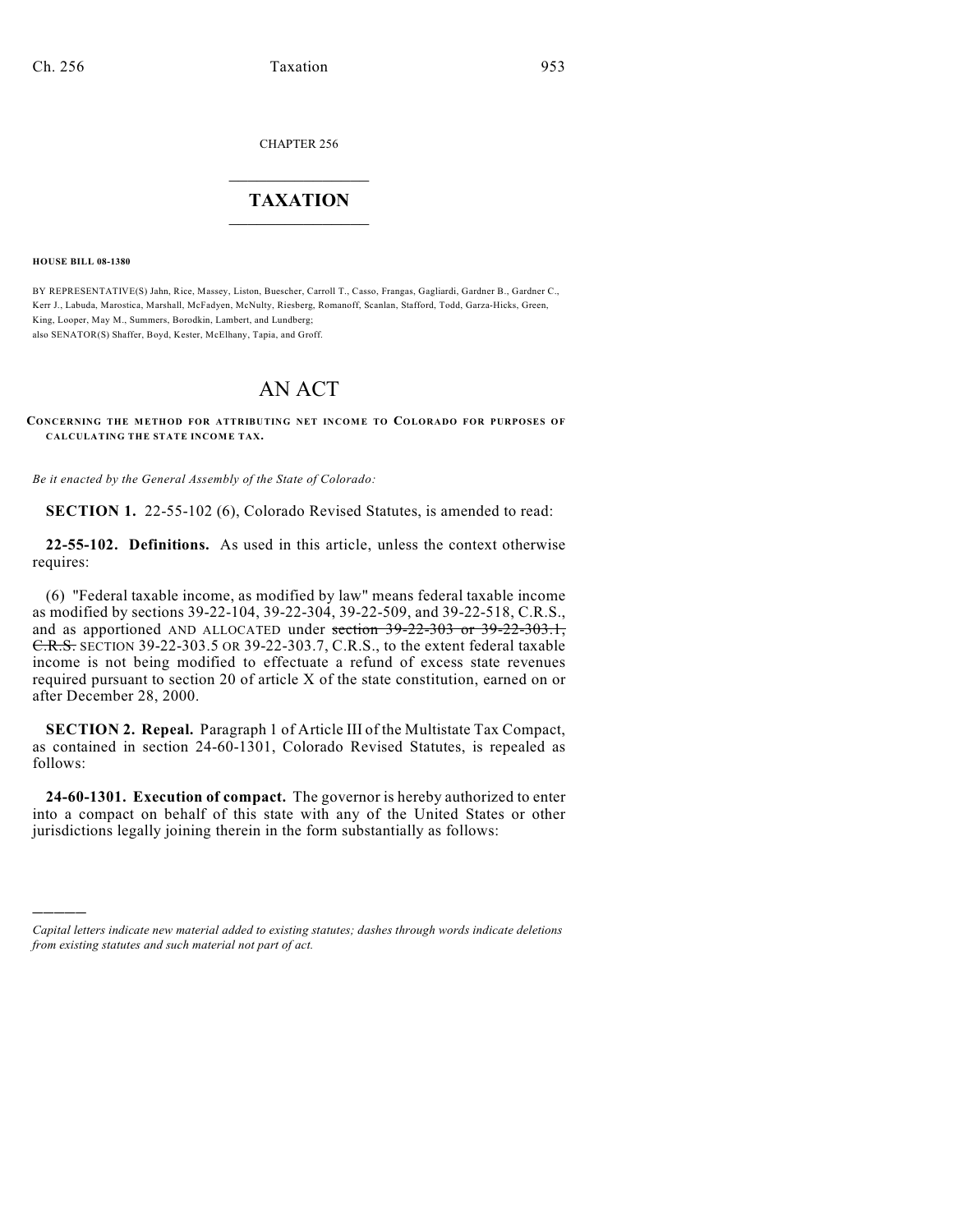## Article III. **Elements of Income Tax Laws.** Taxpayer Option, State and Local Taxes.

1. Any taxpayer subject to an income tax whose income is subject to apportionment and allocation for tax purposes pursuant to the laws of a party State or pursuant to the laws of subdivisions in two or more party States may elect to apportion and allocate his income in the manner provided by the laws of such State or by the laws of such States and subdivisions without reference to this compact, or may elect to apportion and allocate in accordance with Article IV. This election for any tax year may be made in all party States or subdivisions thereof or in any one or more of the party States or subdivisions thereof without reference to the election made in the others. For the purposes of this paragraph, taxes imposed by subdivisions shall be considered separately from State taxes and the apportionment and allocation also may be applied to the entire tax base. In no instance wherein Article IV is employed for all subdivisions of a State may the sum of all apportionments and allocations to subdivisions within a State be greater than the apportionment and allocation that would be assignable to that State if the apportionment or allocation were being made with respect to a State income tax.

**SECTION 3.** Part 13 of article 60 of title 24, Colorado Revised Statutes, is amended BY THE ADDITION OF A NEW SECTION to read:

**24-60-1308. Applicability of article IV of compact.** FOR INCOME TAX YEARS COMMENCING ON OR AFTER JANUARY 1, 2009, A TAXPAYER MAY NOT USE THE PROVISIONS OF ARTICLE IV OF THE MULTISTATE TAX COMPACT TO APPORTION AND ALLOCATE INCOME TO COLORADO.

**SECTION 4.** 39-21-113, Colorado Revised Statutes, is amended BY THE ADDITION OF A NEW SUBSECTION to read:

**39-21-113. Reports and returns - repeal.** (16) (a) NOTWITHSTANDING THE PROVISIONS OF THIS SECTION, THE EXECUTIVE DIRECTOR OF THE DEPARTMENT MAY PROVIDE THE OFFICE OF ECONOMIC DEVELOPMENT WITH ANY INFORMATION THAT IS NECESSARY TO PREPARE THE REPORT REQUIRED PURSUANT TO SECTION 39-22-303.5 (10), C.R.S.

(b) THIS SUBSECTION IS REPEALED, EFFECTIVE JULY 1, 2015.

**SECTION 5.** 39-22-109 (4), Colorado Revised Statutes, is amended to read:

**39-22-109. Income of a nonresident individual for purposes of Colorado income tax.** (4) In any case, where the nature of income earned by a nonresident individual is such as to render the computations described in subsections (1) to (3) of this section impracticable and where the books of account and records of the taxpayer do not clearly reflect the income subject to tax by this article, apportionment shall be made in accordance with section  $39-22-303$  SECTION  $39 - 22 - 303.5$ .

**SECTION 6.** 39-22-203 (1) (a), Colorado Revised Statutes, is amended to read: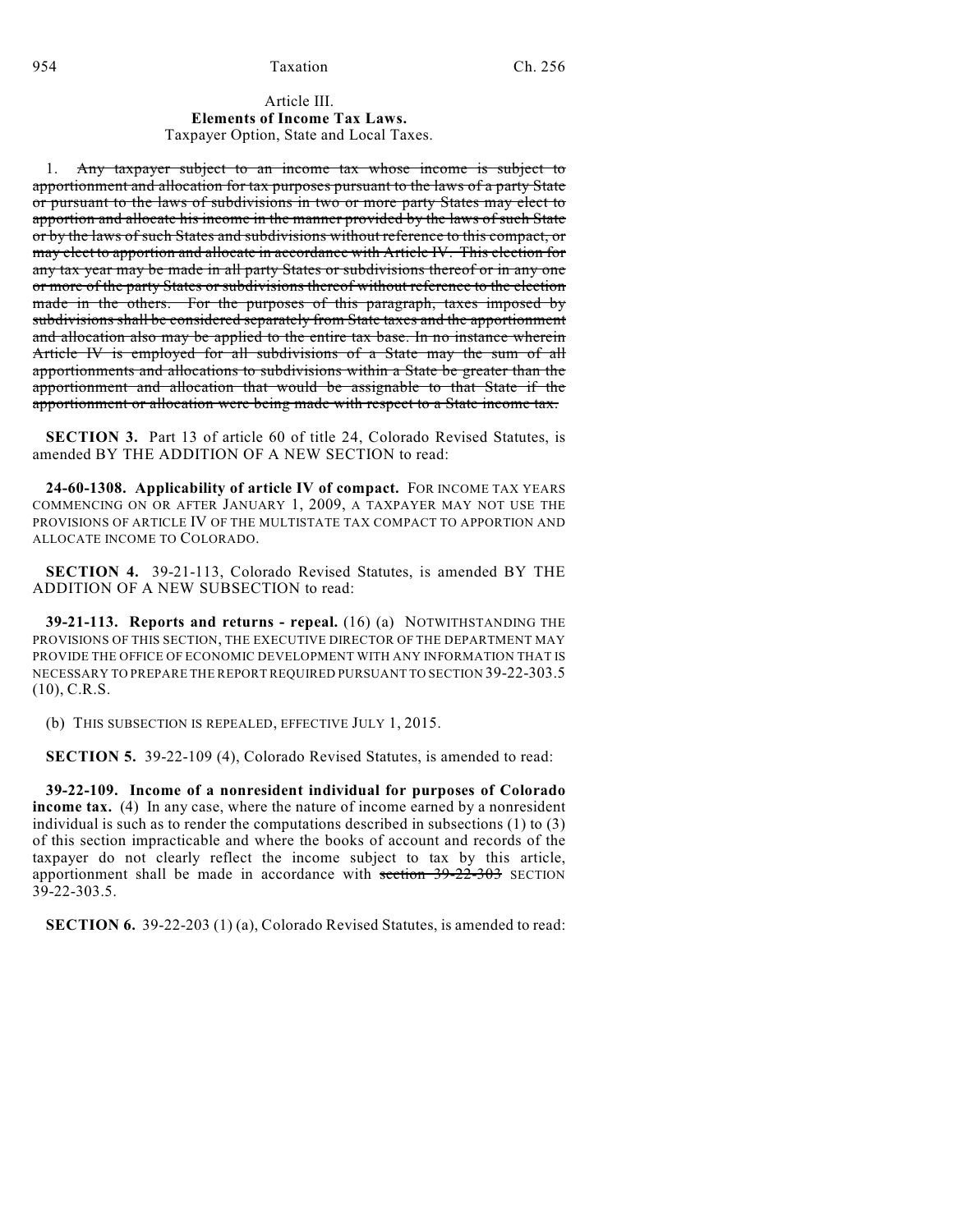**39-22-203. Nonresident partners.** (1) (a) In determining Colorado nonresident federal taxable income of a nonresident partner of any partnership, there shall be included only the portion of such partner's distributive share of items of partnership income, gain, loss, deduction, or credit derived from sources within Colorado determined in accordance with the provisions of section 39-22-109 or, at the partnership's election, apportioned or allocated to this state pursuant to either section 39-22-303 or section 24-60-1301, C.R.S. SECTION 39-22-303.5.

**SECTION 7.** 39-22-303 (1), (2), (3), (4), (5), and (7), the introductory portion to 39-22-303 (10), and 39-22-303 (11) (c), (11) (e), and (14), Colorado Revised Statutes, are amended to read:

**39-22-303. Dividends in a combined report - foreign source income affiliated groups - definitions.** (1) For income tax years commencing on or after January 1, 1979, in the case of C corporations, the entire net income shall be apportioned as provided in this section or section 24-60-1301, C.R.S.

 $(2)$  (a) If the C corporation carries on no business outside of Colorado, the entire net income shall be apportioned to Colorado.

(b) If the C corporation derives income from sources both within and without Colorado, the net income shall be divided into two equal parts, one part being attributed to sources within Colorado as shall be found by multiplying said one-half by the property factor as defined in subsection (3) of this section and the other part being attributed to sources within Colorado as shall be found by multiplying said other one-half by the revenue factor as defined in subsection (4) of this section.

(3)  $(a)$  The property factor is a fraction, the numerator of which is the average value of the C corporation's real and tangible personal property whether owned or rented in Colorado during the tax period and the denominator of which is the average value of all the C corporation's real and tangible personal property whether owned or rented during the tax period.

(b) Property owned by the C corporation may be valued at its original cost or at its adjusted basis for federal income tax purposes, but written permission must be secured from the executive director to change from one method to the other. Real property rented by the C corporation is valued at eight times the net annual rental rate. Tangible personal property rented by the C corporation is valued at three times the net annual rental rate. Net annual rental rate is the annual rental rate paid by the C corporation less any annual rental rate received by the C corporation from subrentals.

(4)  $(a)$  The revenue factor is a fraction, the numerator of which is the gross receipts assignable to Colorado and the denominator of which is the entire gross receipts of the C corporation from all sources during the tax period.

(b) The gross receipts regarding the sale of intangible assets shall be the gain from the sale and not the total selling price.

(c) Subrentals as referred to in paragraph (b) of subsection (3) of this section are not receipts for computation of the sales factor.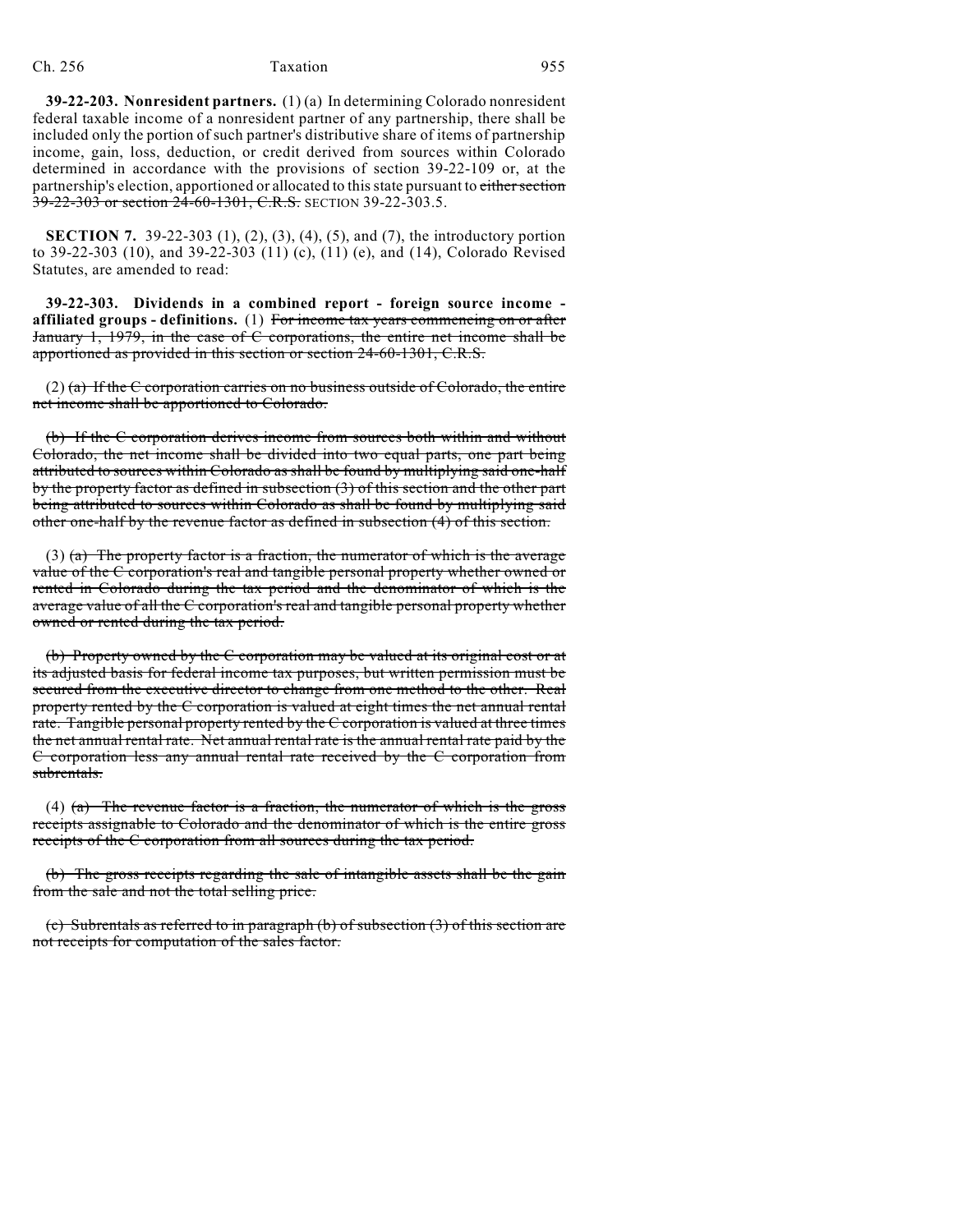(d) "Gross receipts assignable to Colorado" means:

(I) Sales, where the goods, merchandise, or property is delivered or shipped to a purchaser within this state, regardless of the f.o.b. point, other condition of sale, or the taxability of the C corporation in the state or foreign country in which the goods are shipped or delivered;

(II) Revenue from services rendered in Colorado;

(III) Rents and royalties from real and tangible personal property located in Colorado;

(IV) Gross proceeds from the sale of real and tangible personal property located in Colorado;

(V) Gain from the sale of intangible personal property if the C corporation's commercial domicile is in Colorado;

(VI) Interest and dividend income to the extent included in taxable income, if the C corporation's commercial domicile is in Colorado; and

(VII) Patent and copyright royalties if, and to the extent that, the patent or copyright is utilized by the payer in Colorado. A patent is utilized in a state to the extent that it is employed in production, fabrication, manufacturing, or other processing in the state or to the extent that a patented product is produced in the state. If the basis of the receipts from the patent royalties cannot be reasonably assigned to states or if the accounting procedures do not reflect the states of utilization, the patent is utilized in the state in which the C corporation's commercial domicile is located. A copyright is utilized in a state to the extent that printing or other publication originates in the state. If the basis of receipts from copyright royalties cannot be reasonably assigned to states or if the accounting procedures do not reflect the states of utilization, the copyright is utilized in the state in which the C corporation's commercial domicile is located.

(e) "Commercial domicile" means the principal place from which the trade or business of the C corporation is directed or managed.

 $(5)$  (a) In the case of certain industries where unusual factual situations produce inequitable results under the apportionment provisions of this section, the executive director shall promulgate regulations for determining the apportionment factors for each such industry, but such regulations shall be applied uniformly.

(b) If the apportionment provisions of this section do not fairly represent the extent of the C corporation's activities in Colorado, the C corporation may petition or the executive director may require, in respect to the C corporation's business activities, if reasonable:

(I) Separate accounting;

(II) The exclusion of any one of the factors;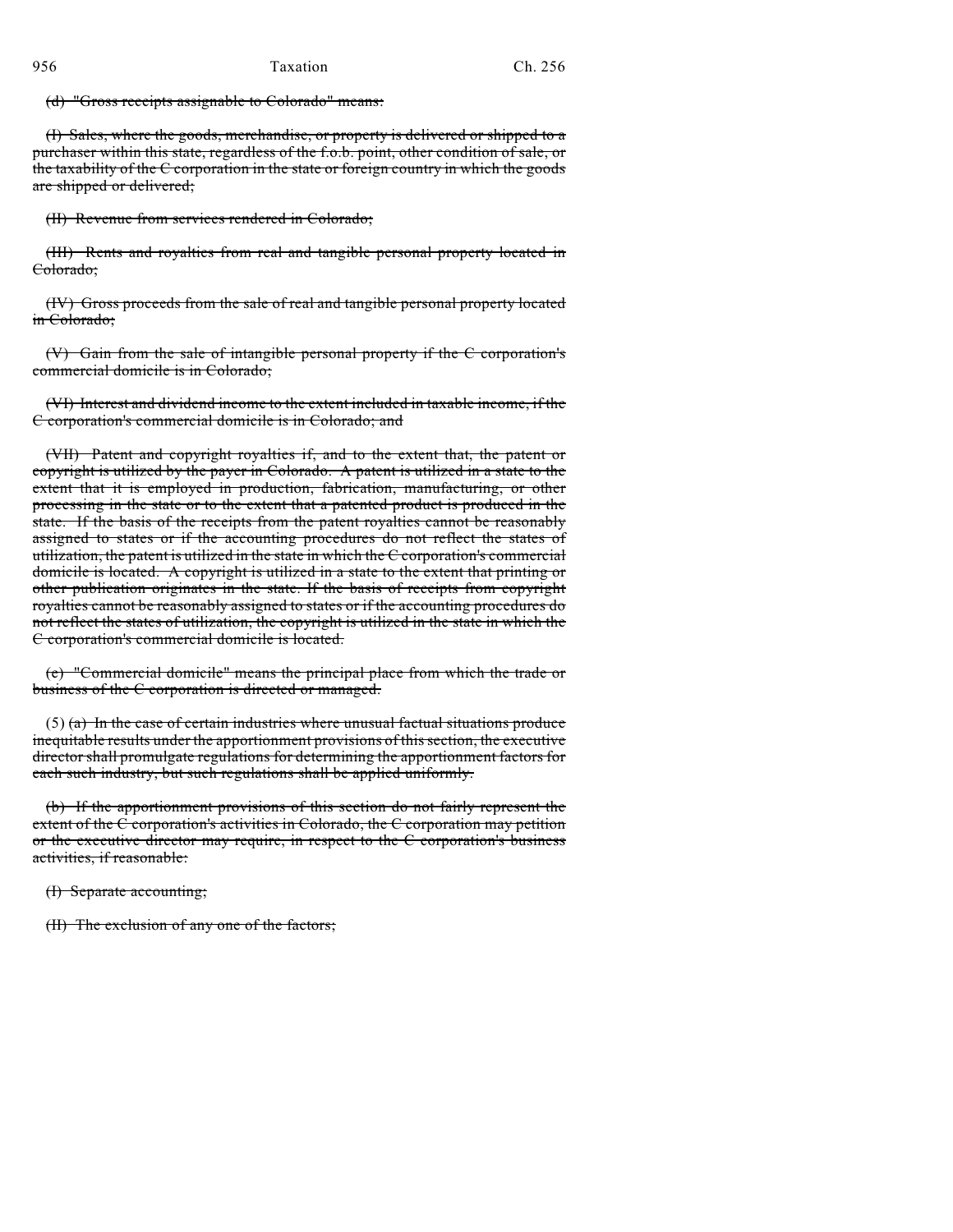(III) The inclusion of one or more additional factors which will fairly represent the C corporation's business activity in Colorado; or

(IV) The employment of any other method to effectuate an equitable apportionment of the corporation's income, fairly calculated to determine the net income derived from or attributable to sources within Colorado.

(c) If the executive director requires the C corporation to change its present method of reporting, the executive director shall notify the C corporation in writing stating the reason for the required change. The notice shall be made by first-class mail as set forth in section  $39-21-105.5$  and shall be sufficiently particular to give the C corporation adequate information as to the basis of reasons relied upon for the change so that the C corporation may frame an answer and defend should it decide to appeal.

(d) The department of revenue, from time to time, shall publish all rulings of general public interest with respect to any application of the provisions of this subsection  $(5)$ .

(7) A bank, savings and loan, credit union, or other entity making or purchasing loans whose only business activity within the state is the ownership of property acquired through the process of foreclosure, or was obtained through a procedure exercised in lieu of the entity exercising its right to foreclose, which property is later disposed of within twenty-four months after obtaining ownership, shall directly allocate net income for such property during such time period and any gains or losses realized from the sale of such foreclosed property to the state where the property is located. Such limited activities shall not render a bank, savings and loan, credit union, or other entity subject to the apportionment provision of subsection  $(2)$ of this section.

(10) As used in this subsection (10), "foreign source income" means taxable income from sources without the United States, as used in section 862 of the internal revenue code. In apportioning AND ALLOCATING income pursuant to article IV of section 24-60-1301, C.R.S., or this section SECTION 39-22-303.5 OR 39-22-303.7, foreign source income shall be considered only to the extent provided in this subsection (10):

 $(11)$  (c) At the election of the IF AN affiliated C corporations to be CORPORATION IS included in the A combined report, this section or section  $24-60-1301$ , C.R.S., SECTION 39-22-303.5 OR 39-22-303.7 shall be applied with the following modifications:

(I) Intercompany transactions among the affiliated C corporations shall be excluded from the numerator and denominator of the apportionment factor CALCULATION SET FORTH IN SECTION 39-22-303.5; and

(II) The numerators NUMERATOR of the apportionment factors CALCULATION SET FORTH IN SECTION 39-22-303.5 shall be, to the extent applicable, the sum of the revenue, the sum of the property, and the sum of the payroll factors SALES of those affiliated C corporations subject to Colorado income tax under 15 U.S.C. secs. 381-384, 391 DOING BUSINESS IN COLORADO.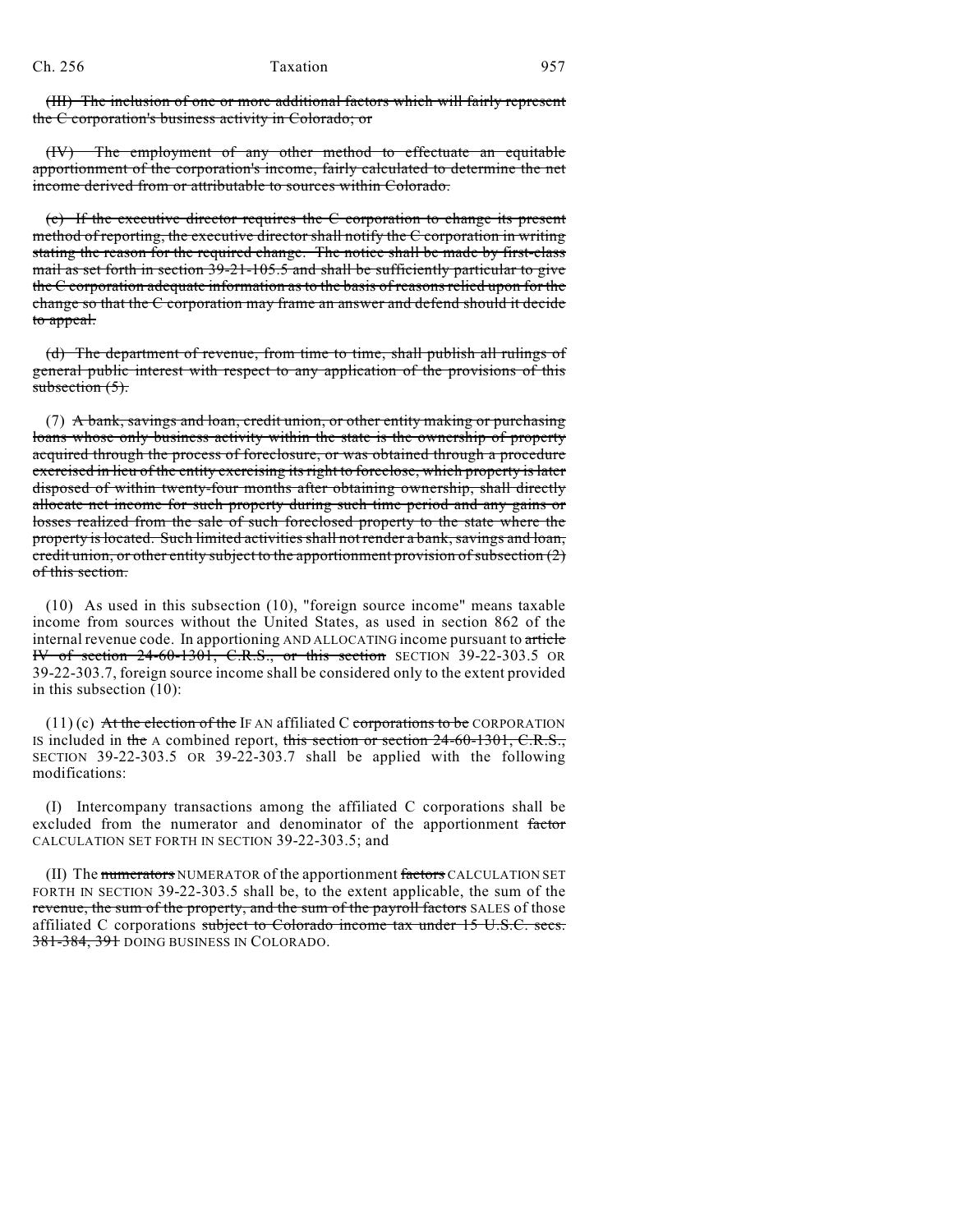958 Taxation Ch. 256

(e) The provisions of this subsection  $(11)$  shall apply to C corporations which apportion net taxable income by use of the two-factor formula under this section or to C corporations which apportion net taxable income by use of the three-factor formula under section 24-60-1301, C.R.S.

(14) In apportioning, pursuant to this section or pursuant to the multistate tax compact, article IV of section 24-60-1301, C.R.S., the income of a taxpayer or tax-reporting entity engaged in the business of publishing magazines or periodicals either through print or electronic media, receipts from the sale of advertising in magazines or periodicals shall be considered only to the extent that such magazines or periodicals are delivered within Colorado. The determination of the extent to which magazines or periodicals are delivered within Colorado shall be based upon the ratio which delivery of magazines or periodicals by such taxpayer or tax-reporting entity in Colorado bears to the total delivery of magazines and periodicals by such taxpayer or tax-reporting entity.

**SECTION 8.** Part 3 of article 22 of title 39, Colorado Revised Statutes, is amended BY THE ADDITION OF THE FOLLOWING NEW SECTIONS to read:

**39-22-303.5. Single-factor apportionment of business income - allocation of nonbusiness income - rules - definitions.** (1) AS USED IN THIS SECTION, UNLESS THE CONTEXT OTHERWISE REQUIRES:

(a) "BUSINESS INCOME" MEANS THE NET INCOME OF THE TAXPAYER ARISING FROM THE TRANSACTIONS AND ACTIVITY IN THE REGULAR COURSE OF A TAXPAYER'S TRADE OR BUSINESS AND INCLUDES INCOME FROM TANGIBLE AND INTANGIBLE PROPERTY IF THE ACQUISITION, MANAGEMENT, AND DISPOSITION OF THE PROPERTY CONSTITUTE INTEGRAL PARTS OF THE TAXPAYER'S REGULAR TRADE OR BUSINESS OPERATIONS. FOR PURPOSES OF ADMINISTRATION OF THIS SECTION, THE INCOME OF THE TAXPAYER IS BUSINESS INCOME UNLESS CLEARLY CLASSIFIABLE AS NONBUSINESS INCOME.

(b) "COMMERCIAL DOMICILE" MEANS THE PRINCIPAL PLACE FROM WHICH THE TRADE OR BUSINESS OF THE TAXPAYER IS DIRECTED OR MANAGED.

(c) "NONBUSINESS INCOME" MEANS ALL INCOME OTHER THAN BUSINESS INCOME.

(d) "SALES" MEANS ALL GROSS RECEIPTS OF THE TAXPAYER NOT ALLOCATED UNDER SUBSECTION (5) OF THIS SECTION AND NOT OTHERWISE EXCLUDED FROM THE CALCULATION OF NET INCOME; EXCEPT THAT, FOR THE SALE OF INTANGIBLE PROPERTY,"SALES" MEANS THE GAIN FROM THE SALE AND NOT THE GROSS RECEIPTS.

(e) "STATE" MEANS ANY STATE OF THE UNITED STATES, THE DISTRICT OF COLUMBIA, THE COMMONWEALTH OF PUERTO RICO, ANY TERRITORY OR POSSESSION OF THE UNITED STATES, AND ANY FOREIGN COUNTRY OR POLITICAL SUBDIVISION THEREOF.

(f) "TAXPAYER" MEANS A C CORPORATION OR ANY NONRESIDENT INDIVIDUAL, NONRESIDENT PARTNER, OR S CORPORATION THAT IS PERMITTED OR REQUIRED PURSUANT TO ANOTHER PROVISION OF LAW TO APPORTION AND ALLOCATE REVENUE PURSUANT TO THIS SECTION.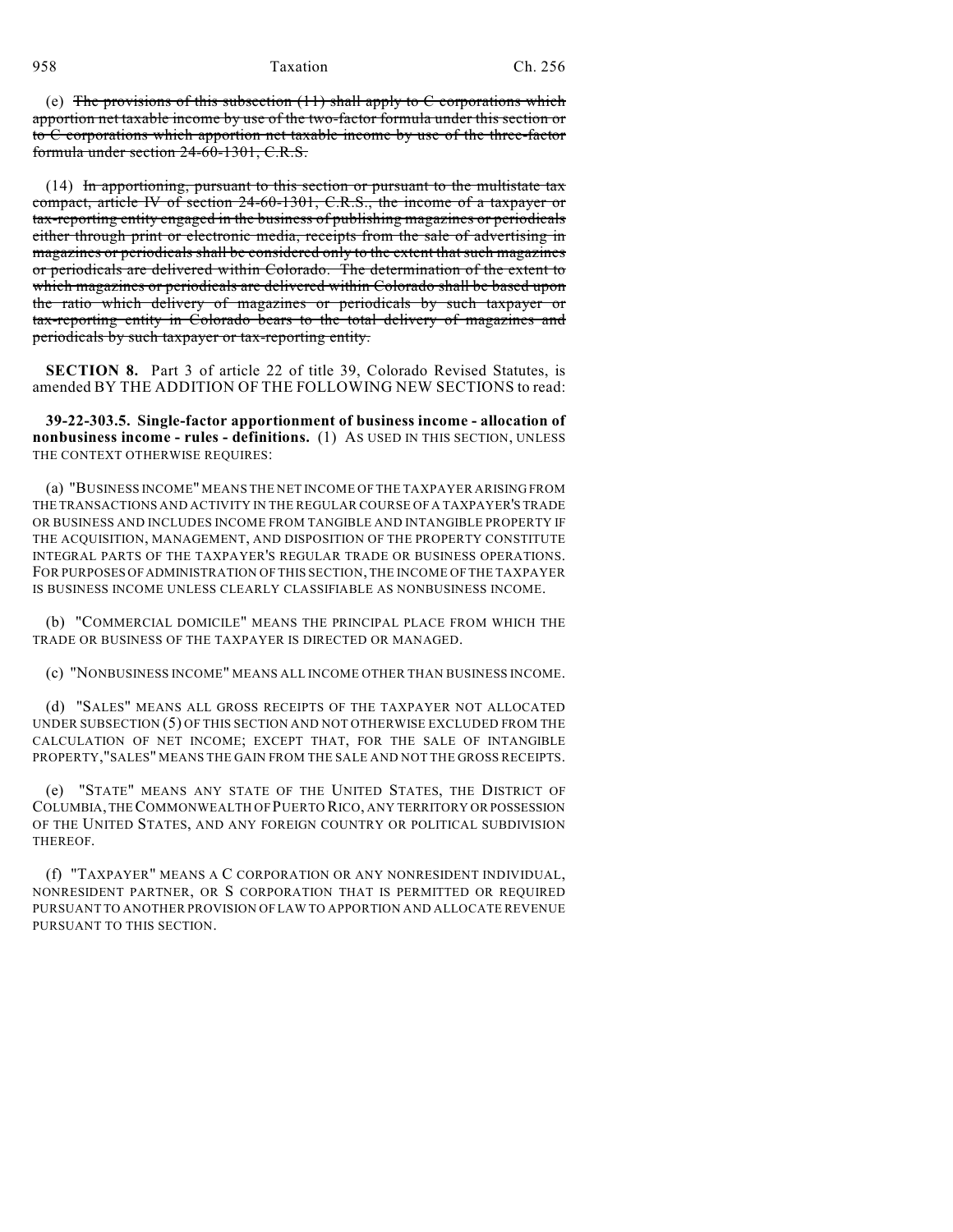(2) (a) FOR INCOME TAX YEARS COMMENCING PRIOR TO JANUARY 1, 2009, A TAXPAYER SHALL APPORTION AND ALLOCATE INCOME PURSUANT TO SECTION 24-60-1301, C.R.S., OR APPORTION INCOME PURSUANT TO SECTION 39-22-303, AS THOSE SECTIONS EXISTED IMMEDIATELY PRIOR TO THE EFFECTIVE DATE OF THIS SECTION.

(b) FOR INCOME TAX YEARS COMMENCING ON OR AFTER JANUARY 1, 2009, A TAXPAYER SHALL APPORTION AND ALLOCATE THE TAXPAYER'S ENTIRE NET INCOME AS PROVIDED IN THIS SECTION.

(3) (a) IF A TAXPAYER HAS NO INCOME FROM BUSINESS ACTIVITY OUTSIDE OF COLORADO, THE TAXPAYER'S ENTIRE NET INCOME SHALL BE ALLOCATED TO COLORADO.

(b) A TAXPAYER HAVING INCOME FROM BUSINESS ACTIVITY THAT IS TAXABLE BOTH WITHIN AND WITHOUT COLORADO SHALL APPORTION AND ALLOCATE THE TAXPAYER'S NET INCOME AS PROVIDED IN THIS SECTION.

(c) FOR PURPOSES OF APPORTIONMENT AND ALLOCATION OF INCOME UNDER THIS SECTION, A TAXPAYER IS TAXABLE IN ANOTHER STATE IF:

(I) IN THAT STATE, THE TAXPAYER IS SUBJECT TO A NET INCOME TAX, A FRANCHISE TAX MEASURED BY NET INCOME, A FRANCHISE TAX FOR THE PRIVILEGE OF DOING BUSINESS, A CORPORATE STOCK TAX, OR ANY SIMILAR TAX; OR

(II) THAT STATE HAS JURISDICTION TO SUBJECT THE TAXPAYER TO A NET INCOME TAX REGARDLESS OF WHETHER, IN FACT, THE STATE SUBJECTS THE TAXPAYER TO SUCH TAX.

(4) (a) A TAXPAYER'S BUSINESS INCOME SHALL BE APPORTIONED TO COLORADO BY MULTIPLYING SUCH BUSINESS INCOME BY A FRACTION, THE NUMERATOR OF WHICH IS THE TOTAL SALES OF THE TAXPAYER IN COLORADO DURING THE TAX PERIOD AND THE DENOMINATOR OF WHICH IS THE TOTAL SALES OF THE TAXPAYER EVERYWHERE DURING THE TAX PERIOD.

(b) SALES OF TANGIBLE PERSONAL PROPERTY, INCLUDING GROSS RECEIPTS FROM LEASES AND OTHER USES OF TANGIBLE PERSONAL PROPERTY, ARE IN COLORADO IF:

(I) THE PROPERTY IS DELIVERED OR SHIPPED TO A PURCHASER IN COLORADO REGARDLESS OF THE F.O.B. POINT OR OTHER CONDITIONS OF THE SALE; OR

(II) THE PROPERTY IS SHIPPED FROM AN OFFICE, STORE, WAREHOUSE, FACTORY, OR OTHER PLACE OF STORAGE IN COLORADO AND THE TAXPAYER IS NOT TAXABLE IN THE STATE TO WHICH THE PROPERTY IS SHIPPED.

(c) SALES, OTHER THAN SALES OF TANGIBLE PERSONAL PROPERTY, ARE IN COLORADO AS FOLLOWS:

(I) REVENUE FROM SERVICES RENDERED IN COLORADO;

(II) RENTS AND ROYALTIES FROM REAL PROPERTY LOCATED IN COLORADO;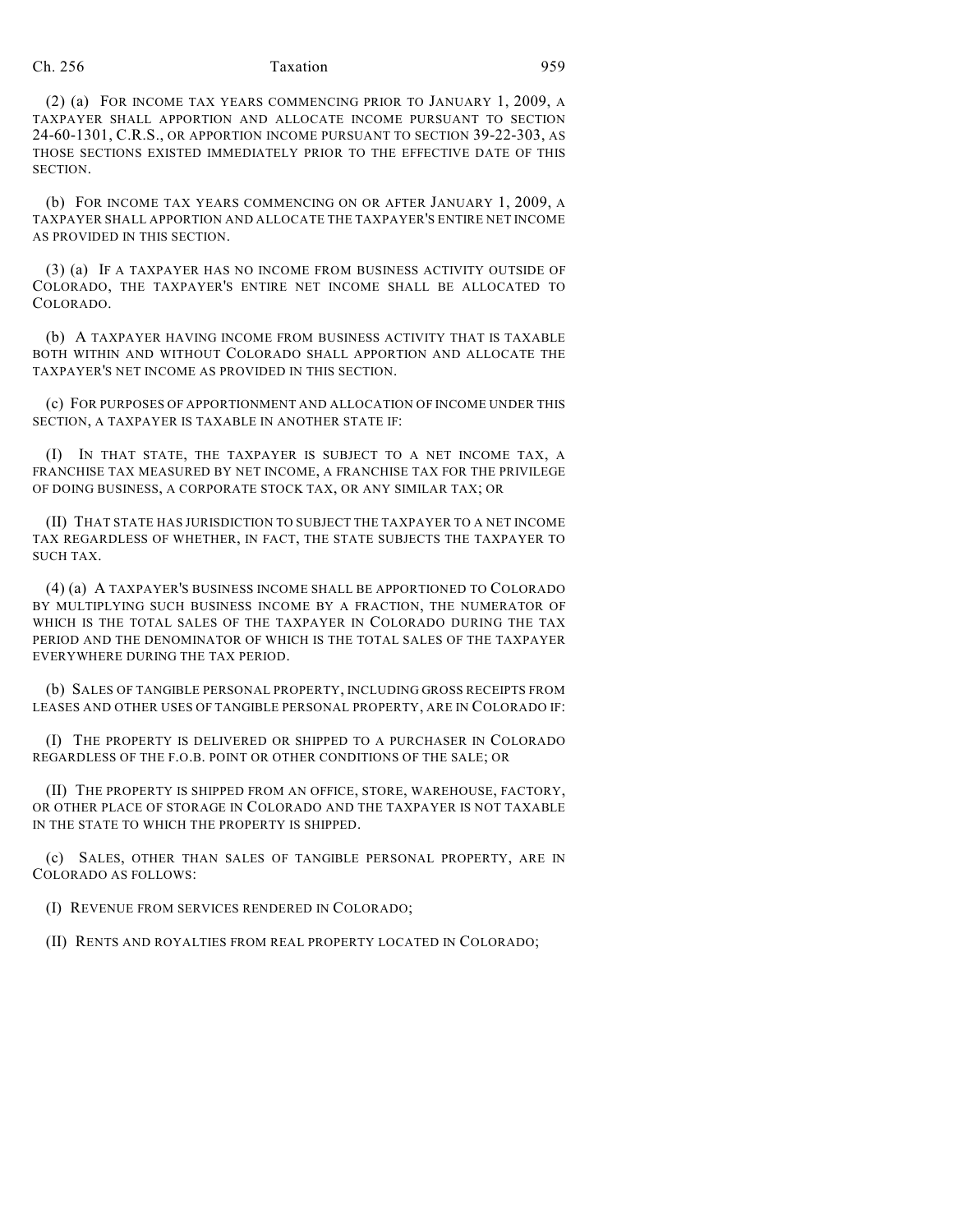(III) GROSS PROCEEDS FROM THE SALE OF REAL PROPERTY LOCATED IN COLORADO;

(IV) INTEREST AND DIVIDEND INCOME TO THE EXTENT INCLUDED IN TAXABLE INCOME, IF THE TAXPAYER'S COMMERCIAL DOMICILE IS IN COLORADO;

(V) GAIN FROM THE SALE OF INTANGIBLE PROPERTY IF THE TAXPAYER'S COMMERCIAL DOMICILE IS IN COLORADO;

(VI) PATENT AND COPYRIGHT ROYALTIES, IF AND TO THE EXTENT THAT:

(A) THE PATENT OR COPYRIGHT IS UTILIZED BY THE PAYER IN COLORADO; OR

(B) THE PATENT OR COPYRIGHT IS UTILIZED BY THE PAYER IN A STATE IN WHICH THE TAXPAYER IS NOT TAXABLE AND THE TAXPAYER'S COMMERCIAL DOMICILE IS IN COLORADO; AND

(VII) REVENUE FROM THE PERFORMANCE OF PURELY PERSONAL SERVICES, IF THE INCOME-PRODUCING ACTIVITY IS PERFORMED IN COLORADO.

(d) NOTWITHSTANDING ANY OTHER PROVISION OF THIS SUBSECTION (4), IN APPORTIONING THE INCOME OF A TAXPAYER ENGAGED IN THE BUSINESS OF PUBLISHING MAGAZINES OR PERIODICALS EITHER THROUGH PRINT OR ELECTRONIC MEDIA, SALES RELATED TO ADVERTISING IN MAGAZINES OR PERIODICALS SHALL BE PART OF THE TAXPAYER'S TOTAL SALES IN COLORADO ONLY TO THE EXTENT THAT SUCH MAGAZINES OR PERIODICALS ARE DELIVERED WITHIN COLORADO. THE DETERMINATION OF THE EXTENT TO WHICH MAGAZINES OR PERIODICALS ARE DELIVERED WITHIN COLORADO SHALL BE BASED UPON THE RATIO THAT THE DELIVERY OF MAGAZINES OR PERIODICALS BY SUCH TAXPAYER OR TAX-REPORTING ENTITY IN COLORADO BEARS TO THE TOTAL DELIVERY OF MAGAZINES AND PERIODICALS BY SUCH TAXPAYER OR TAX-REPORTING ENTITY.

(e) NOTWITHSTANDING ANY OTHER PROVISION OF LAW, NO FOREIGN SOURCE INCOME THAT IS INCLUDED IN TAXABLE INCOME SHALL BE INCLUDED AS SALES OF THE TAXPAYER IN COLORADO FOR PURPOSES OF APPORTIONING BUSINESS INCOME PURSUANT TO THIS SUBSECTION (4).

(f) FOR PURPOSES OF SUBPARAGRAPH (V) OF PARAGRAPH (c) OF THIS SUBSECTION (4) AND PARAGRAPH (g) OF SUBSECTION (5) OF THIS SECTION:

(I) A PATENT IS UTILIZED IN A STATE TO THE EXTENT THAT IT IS EMPLOYED IN PRODUCTION, FABRICATION, MANUFACTURING, OR OTHER PROCESSING IN THE STATE OR TO THE EXTENT THAT A PATENTED PRODUCT IS PRODUCED IN THE STATE. IF THE BASIS OF THE RECEIPTS FROM THE PATENT ROYALTIES CANNOT BE REASONABLY ASSIGNED TO STATES OR IF THE ACCOUNTING PROCEDURES DO NOT REFLECT THE STATES OF UTILIZATION, THE PATENT IS UTILIZED IN THE STATE IN WHICH THE TAXPAYER'S COMMERCIAL DOMICILE IS LOCATED.

(II) A COPYRIGHT IS UTILIZED IN A STATE TO THE EXTENT THAT PRINTING OR OTHER PUBLICATION ORIGINATES IN THE STATE. IF THE BASIS OF RECEIPTS FROM COPYRIGHT ROYALTIES CANNOT BE REASONABLY ASSIGNED TO STATES OR IF THE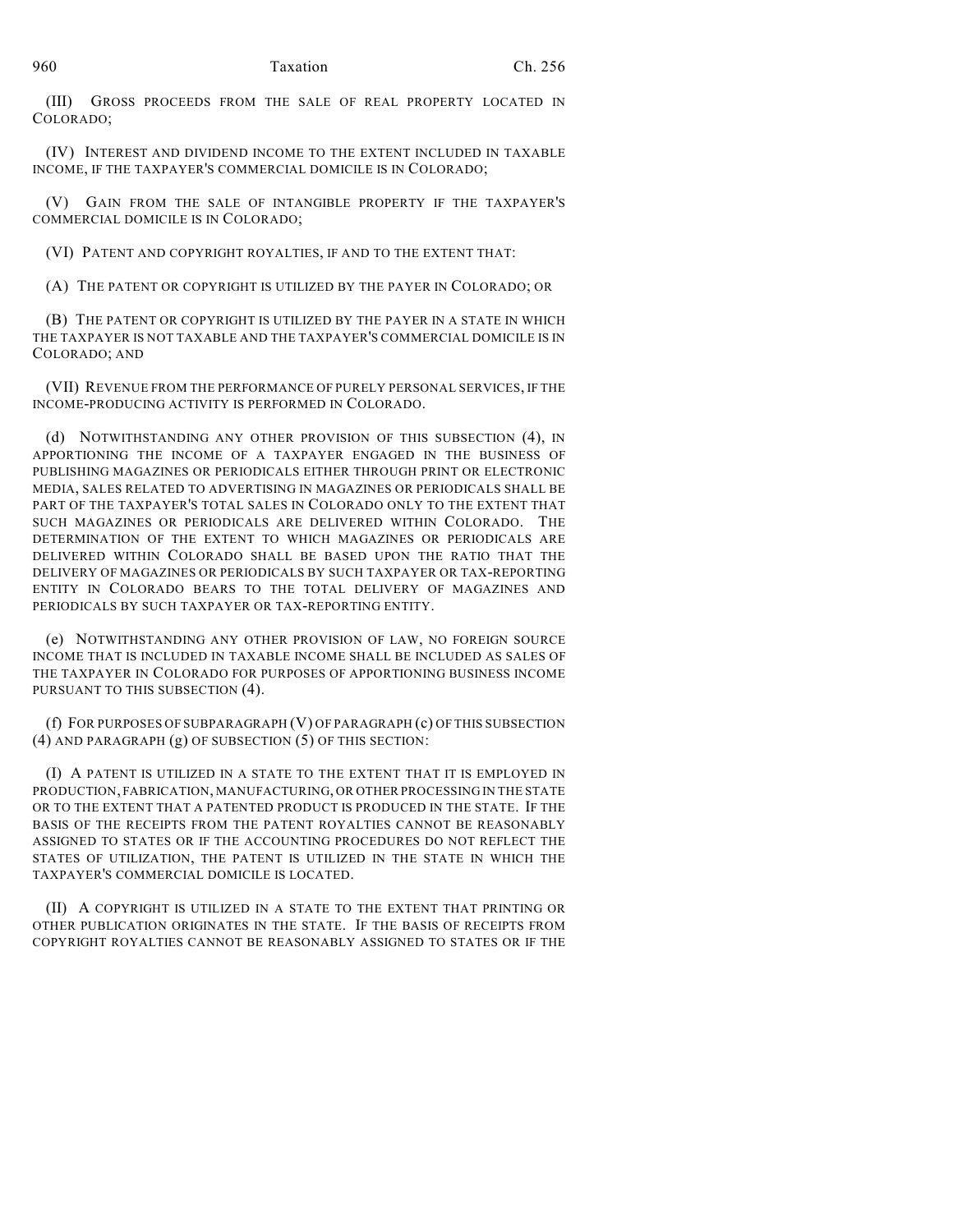ACCOUNTING PROCEDURES DO NOT REFLECT THE STATES OF UTILIZATION, THE COPYRIGHT IS UTILIZED IN THE STATE IN WHICH THE TAXPAYER'S COMMERCIAL DOMICILE IS LOCATED.

(5) A TAXPAYER'S RENTS AND ROYALTIES FROM REAL OR TANGIBLE PERSONAL PROPERTY, CAPITAL GAINS, INTEREST, DIVIDENDS, PATENT OR COPYRIGHT ROYALTIES, OR OTHER INCOME, TO THE EXTENT THAT THEY CONSTITUTE NONBUSINESS INCOME, SHALL BE ALLOCATED AS FOLLOWS:

(a) NET RENTS AND ROYALTIES FROM REAL PROPERTY LOCATED IN COLORADO SHALL BE ALLOCATED TO COLORADO;

(b) (I) NET RENTS AND ROYALTIES FROM TANGIBLE PERSONAL PROPERTY SHALL BE ALLOCATED TO COLORADO:

(A) IF AND TO THE EXTENT THAT THE PROPERTY IS UTILIZED IN COLORADO; OR

(B) IN THEIR ENTIRETY IF THE TAXPAYER'S COMMERCIAL DOMICILE IS IN COLORADO AND THE TAXPAYER IS NOT ORGANIZED UNDER THE LAWS OF, OR TAXABLE IN, THE STATE IN WHICH THE PROPERTY IS UTILIZED.

(II) FOR PURPOSES OF THIS PARAGRAPH (b), THE EXTENT OF UTILIZATION OF TANGIBLE PERSONAL PROPERTY IN COLORADO SHALL BE DETERMINED BY MULTIPLYING THE RENTS AND ROYALTIES BY A FRACTION, THE NUMERATOR OF WHICH IS THE NUMBER OF DAYS OF PHYSICAL LOCATION OF THE PROPERTY IN COLORADO DURING THE RENTAL OR ROYALTY PERIOD IN THE TAXABLE YEAR AND THE DENOMINATOR OF WHICH IS THE NUMBER OF DAYS OF PHYSICAL LOCATION OF THE PROPERTY EVERYWHERE DURING ALL RENTAL OR ROYALTY PERIODS IN THE TAXABLE YEAR. IF THE PHYSICAL LOCATION OF THE PROPERTY DURING THE RENTAL OR ROYALTY PERIOD IS UNKNOWN OR UNASCERTAINABLE BY THE TAXPAYER, TANGIBLE PERSONAL PROPERTY SHALL BE UTILIZED IN THE STATE IN WHICH THE PROPERTY WAS LOCATED AT THE TIME THE RENTAL OR ROYALTY PAYER OBTAINED POSSESSION.

(c) CAPITAL GAINS AND LOSSES FROM SALES OF REAL PROPERTY LOCATED IN COLORADO SHALL BE ALLOCATED TO COLORADO;

(d) CAPITAL GAINS AND LOSSES FROM SALES OF TANGIBLE PERSONAL PROPERTY SHALL BE ALLOCATED TO COLORADO IF:

(I) THE PROPERTY HAD A SITUS IN COLORADO AT THE TIME OF THE SALE; OR

(II) THE TAXPAYER'S COMMERCIAL DOMICILE IS IN COLORADO AND THE TAXPAYER IS NOT TAXABLE IN THE STATE IN WHICH THE PROPERTY HAD A SITUS;

(e) CAPITAL GAINS AND LOSSES FROM SALES OF INTANGIBLE PROPERTY SHALL BE ALLOCATED TO COLORADO IF THE TAXPAYER'S COMMERCIAL DOMICILE IS IN COLORADO;

(f) INTEREST AND DIVIDENDS SHALL BE ALLOCATED TO COLORADO IF THE TAXPAYER'S COMMERCIAL DOMICILE IS IN COLORADO;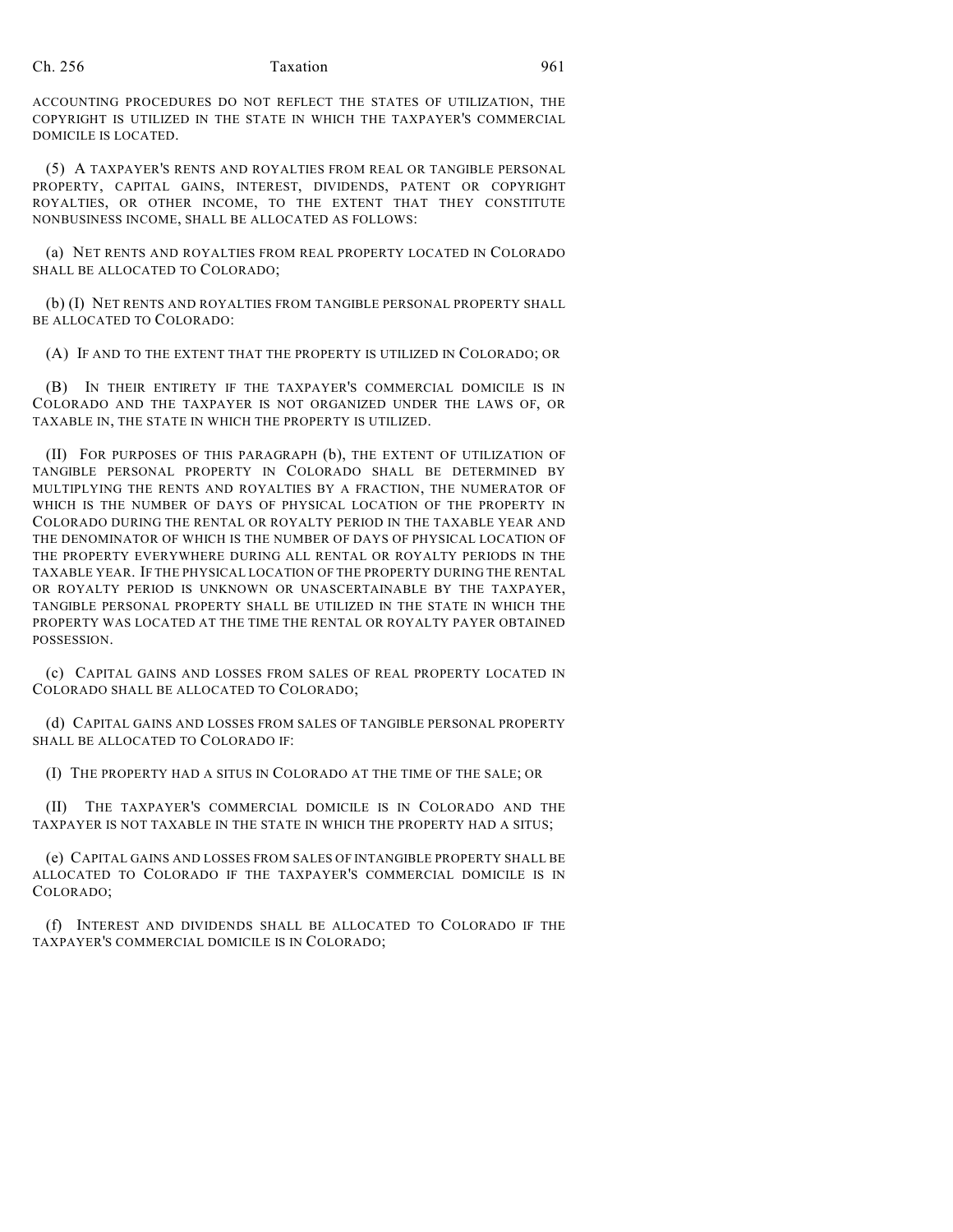(g) PATENT AND COPYRIGHT ROYALTIES SHALL BE ALLOCATED TO COLORADO IF AND TO THE EXTENT THAT:

(I) THE PATENT OR COPYRIGHT IS UTILIZED BY THE PAYER IN COLORADO; OR

(II) THE PATENT OR COPYRIGHT IS UTILIZED BY THE PAYER IN A STATE IN WHICH THE TAXPAYER IS NOT TAXABLE AND THE TAXPAYER'S COMMERCIAL DOMICILE IS IN COLORADO; AND

(h) NONBUSINESS INCOME THAT IS NOT OTHERWISE ALLOCATED PURSUANT TO THIS SUBSECTION (5) SHALL BE ALLOCATED PURSUANT TO SUBSECTION (7) OF THIS SECTION.

(6) NOTWITHSTANDING ANY OTHER PROVISION OF THIS SECTION, FOR EACH TAXABLE YEAR COMMENCING ON OR AFTER JANUARY 1, 2009, A TAXPAYER MAY ELECT TO TREAT ALL INCOME AS BUSINESS INCOME. THIS ELECTION SHALL BE MADE IN ACCORDANCE WITH RULES ADOPTED BY THE DEPARTMENT OF REVENUE AND SHALL BE MADE BY THE EXTENDED DUE DATE OF THE TAX RETURN. ONCE MADE, THE ELECTION SHALL BE IRREVOCABLE FOR SUCH TAX YEAR.

(7) (a) IN THE CASE OF CERTAIN INDUSTRIES WHERE UNUSUAL FACTUAL SITUATIONS PRODUCE INEQUITABLE RESULTS UNDER THE APPORTIONMENT AND ALLOCATION PROVISIONS OF THIS SECTION, THE EXECUTIVE DIRECTOR SHALL PROMULGATE RULES FOR DETERMINING THE APPORTIONMENT AND ALLOCATION FACTORS FOR EACH SUCH INDUSTRY, BUT SUCH RULES SHALL BE APPLIED UNIFORMLY.

(b) IF THE APPORTIONMENT AND ALLOCATION PROVISIONS OF THIS SECTION DO NOT FAIRLY REPRESENT THE EXTENT OF THE TAXPAYER'S ACTIVITIES IN COLORADO, THE TAXPAYER MAY PETITION FOR, OR THE EXECUTIVE DIRECTOR MAY REQUIRE, WITH RESPECT TO ALL OR ANY PART OF THE TAXPAYER'S BUSINESS ACTIVITIES, IF REASONABLE:

(I) SEPARATE ACCOUNTING;

(II) THE INCLUSION OF ONE OR MORE ADDITIONAL FACTORS THAT WILL FAIRLY REPRESENT THE TAXPAYER'S BUSINESS ACTIVITY IN COLORADO; OR

(III) THE EMPLOYMENT OF ANY OTHER METHOD TO EFFECTUATE AN EQUITABLE APPORTIONMENT OR ALLOCATION OF THE TAXPAYER'S INCOME, FAIRLY CALCULATED TO DETERMINE THE NET INCOME DERIVED FROM OR ATTRIBUTABLE TO SOURCES IN COLORADO.

(c) IF THE EXECUTIVE DIRECTOR REQUIRES THE TAXPAYER TO CHANGE ITS PRESENT METHOD OF REPORTING, THE EXECUTIVE DIRECTOR SHALL NOTIFY THE TAXPAYER IN WRITING OF THE REASON FOR THE REQUIRED CHANGE. THE NOTICE SHALL BE MADE BY FIRST-CLASS MAIL AS SET FORTH IN SECTION 39-21-105.5 AND SHALL BE SUFFICIENTLY PARTICULAR TO GIVE THE TAXPAYER ADEQUATE INFORMATION AS TO THE REASONS FOR THE CHANGE SO THAT THE TAXPAYER MAY FRAME AN ANSWER FOR AND DEFEND ITS PRESENT METHOD OF REPORTING IF IT DECIDES TO APPEAL.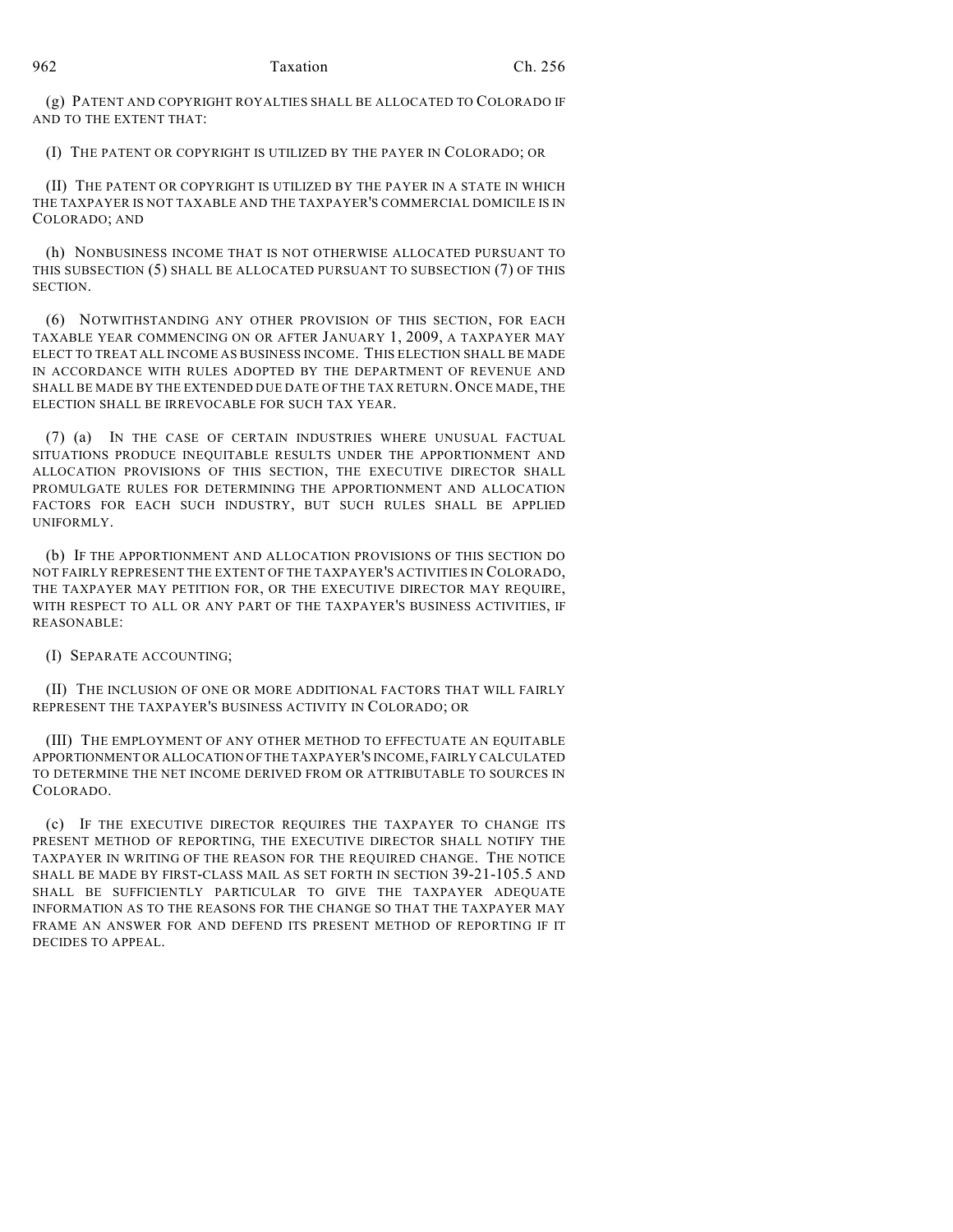(d) THE DEPARTMENT OF REVENUE, FROM TIME TO TIME, SHALL PUBLISH ALL RULINGS OF GENERAL PUBLIC INTEREST WITH RESPECT TO ANY APPLICATION OF THE PROVISIONS OF THIS SUBSECTION (7).

(e) IF REQUESTED BY THE DIRECTOR OF RESEARCH OF THE LEGISLATIVE COUNCIL, THE EXECUTIVE DIRECTOR SHALL REQUIRE TAXPAYERS TO PROVIDE ADDITIONAL INFORMATION RELATED TO APPORTIONMENT AND ALLOCATION OF INCOME TO SUPPORT AN INCOME TAX RETURN FOR THE PURPOSE OF PROVIDING SUCH INFORMATION TO LEGISLATIVE COUNCIL STAFF TO IMPROVE THE ACCURACY OF FISCAL NOTES AND REPORTS TO THE LEGISLATURE. THE EXECUTIVE DIRECTOR SHALL AGGREGATE SUCH ADDITIONAL INFORMATION SO AS TO PRESERVE THE CONFIDENTIALITY OF THE TAXPAYER'S INFORMATION AND COMPLY WITH SECTION 39-21-113.

(8) A BANK, SAVINGS AND LOAN, CREDIT UNION, OR OTHER TAXPAYER MAKING OR PURCHASING LOANS WHOSE ONLY BUSINESS ACTIVITY WITHIN COLORADO IS THE OWNERSHIP OF PROPERTY ACQUIRED THROUGH THE PROCESS OF FORECLOSURE, OR WAS OBTAINED THROUGH A PROCEDURE EXERCISED IN LIEU OF THE ENTITY EXERCISING ITS RIGHT TO FORECLOSE, WHICH PROPERTY IS LATER DISPOSED OF WITHIN TWENTY-FOUR MONTHS AFTER OBTAINING OWNERSHIP, SHALL DIRECTLY ALLOCATE NET INCOME FOR SUCH PROPERTY DURING SUCH TIME AND ANY GAINS OR LOSSES REALIZED FROM THE SALE OF SUCH FORECLOSED PROPERTY TO THE STATE WHERE THE PROPERTY IS LOCATED. SUCH LIMITED ACTIVITIES SHALL NOT RENDER A BANK, SAVINGS AND LOAN, CREDIT UNION, OR OTHER ENTITY SUBJECT TO THE OTHER ALLOCATION AND APPORTIONMENT PROVISIONS OF THIS SECTION.

(9) THE EXECUTIVE DIRECTOR SHALL PROMULGATE RULES IN ACCORDANCE WITH ARTICLE 4 OF TITLE 24, C.R.S., TO APPLY AND ADMINISTER THE PROVISIONS OF THIS SECTION. ANY RULES THAT THE EXECUTIVE DIRECTOR PROMULGATED IN ORDER TO APPLY AND ADMINISTER SECTION 39-22-303 OR 24-60-1301, C.R.S., THAT MAY BE USED TO APPLY AND ADMINISTER THE PROVISIONS OF THIS SECTION, INCLUDING PROVISIONS TO APPLY AND ADMINISTER THE SALES FACTOR FOR SPECIAL INDUSTRIES, WHICH ARE SET FORTH IN 1 CCR 201-2, SHALL CONTINUE TO BE IN EFFECT UNLESS INCONSISTENT WITH THE PROVISIONS OF THIS SECTION OR SPECIFICALLY WITHDRAWN BY THE EXECUTIVE DIRECTOR.

(10) ON OR BEFORE JANUARY 1, 2014, THE DIRECTOR OF THE OFFICE OF ECONOMIC DEVELOPMENT SHALL PREPARE A REPORT DESCRIBING THE ECONOMIC IMPACTS RELATED TO APPORTIONMENT AND ALLOCATION OF TAXABLE INCOME PURSUANT TO THIS SECTION AND DELIVER THE REPORT TO THE FINANCE COMMITTEES OF THE SENATE AND HOUSE OF REPRESENTATIVES, OR ANY SUCCESSOR COMMITTEES.

**39-22-303.7. Mutual fund service corporation apportionment - definitions.** (1) AS USED IN THIS SECTION, UNLESS THE CONTEXT OTHERWISE REQUIRES:

(a) "ADMINISTRATION SERVICES" INCLUDES, BUT IS NOT LIMITED TO, CLERICAL, FUND, OR SHAREHOLDER ACCOUNTING AND PARTICIPANT RECORD KEEPING, TRANSFER AGENCY, BOOKKEEPING, DATA PROCESSING, CUSTODIAL, INTERNAL AUDITING, LEGAL, AND TAX SERVICES PERFORMED FOR A REGULATED INVESTMENT COMPANY. SERVICES QUALIFY AS "ADMINISTRATIVE SERVICES" ONLY IF THE PROVIDER OF SUCH SERVICES DURING THE TAXABLE YEAR ALSO PROVIDES, OR IS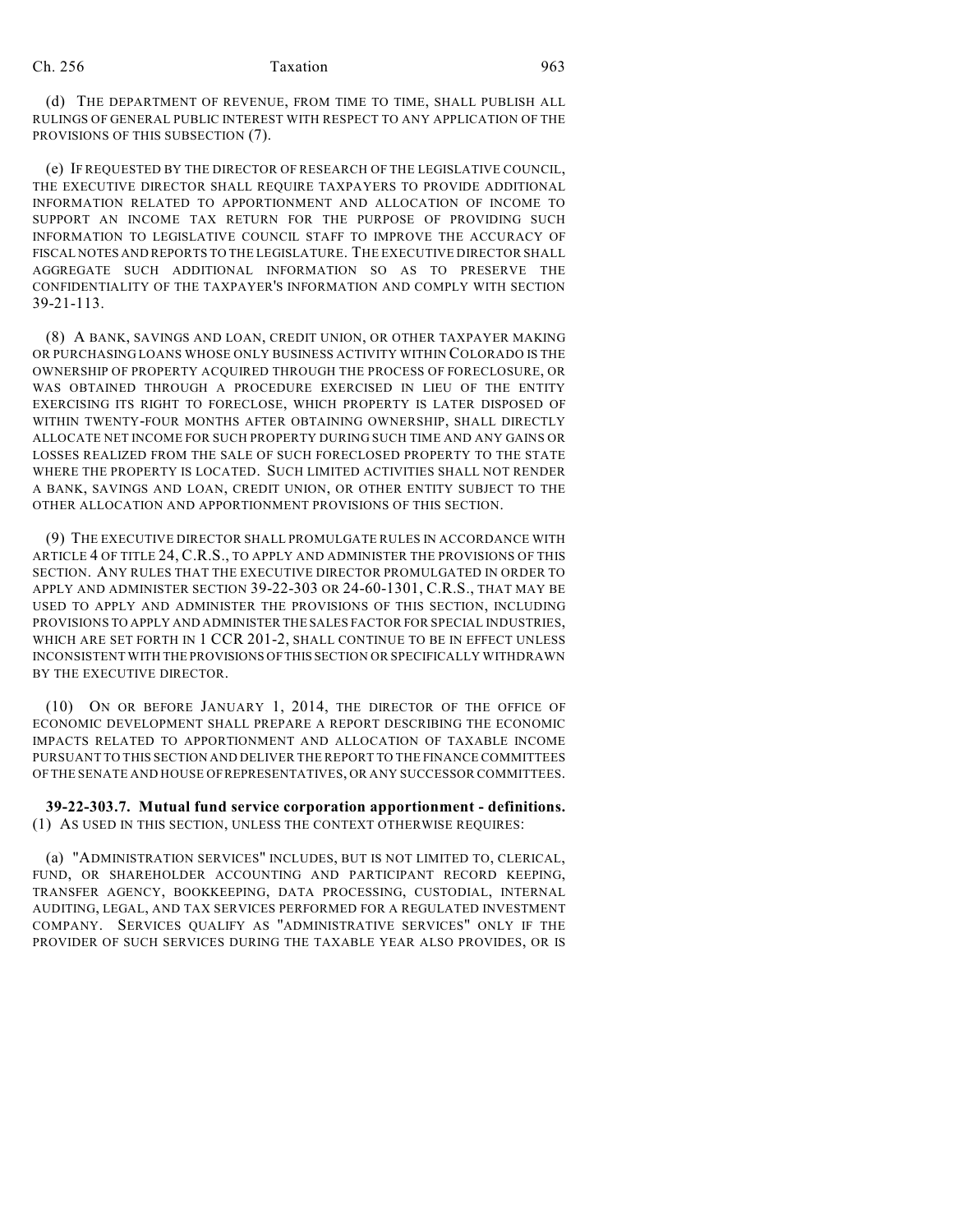AFFILIATED WITH A PERSON THAT PROVIDES, MANAGEMENT OR DISTRIBUTION SERVICES TO A REGULATED INVESTMENT COMPANY DURING THE SAME TAXABLE YEAR.

(b) "DISTRIBUTION SERVICES" INCLUDES, BUT IS NOT LIMITED TO, THE SERVICES OF ADVERTISING, SERVICING, MARKETING, OR SELLING SHARES OF A REGULATED INVESTMENT COMPANY. THE SERVICES OF ADVERTISING, SERVICING, OR MARKETING SHARES QUALIFY AS "DISTRIBUTION SERVICES" ONLY WHEN THE SERVICE IS PERFORMED BY A PERSON THAT IS, OR IN THE CASE OF A CLOSED-END COMPANY WAS, EITHER ENGAGED IN THE BUSINESS OF SELLING REGULATED INVESTMENT COMPANY SHARES OR AFFILIATED WITH A PERSON THAT IS ENGAGED IN THE SERVICE OF SELLING REGULATED INVESTMENT COMPANY SHARES. IN THE CASE OF AN OPEN-END COMPANY, SUCH SERVICE OF SELLING SHARES MUST BE PERFORMED PURSUANT TO A CONTRACT ENTERED INTO PURSUANT TO 15 U.S.C. SEC. 80a-15 (b), AS AMENDED.

(c) "DOMICILE" PRESUMPTIVELY MEANS THE SHAREHOLDER'S MAILING ADDRESS ON THE RECORDS OF THE REGULATED INVESTMENT COMPANY. IF, HOWEVER, THE REGULATED INVESTMENT COMPANY OR THE MUTUAL FUND SERVICE CORPORATION HAS ACTUAL KNOWLEDGE THAT THE SHAREHOLDER'S PRIMARY RESIDENCE OR PRINCIPAL PLACE OF BUSINESS IS DIFFERENT FROM THE SHAREHOLDER'S MAILING ADDRESS, THE PRESUMPTION SHALL NOT CONTROL. IF THE SHAREHOLDER OF RECORD IS A COMPANY THAT HOLDS THE SHARES OF THE REGULATED INVESTMENT COMPANY AS DEPOSITOR FOR THE BENEFIT OF A SEPARATE ACCOUNT, THEN THE SHAREHOLDER SHALL BE THE CONTRACT OWNERS OR POLICYHOLDERS OF THE CONTRACTS OR POLICIES SUPPORTED BY THE SEPARATE ACCOUNT DETERMINED USING ANY REASONABLE BASIS, SUCH AS ZIP CODES OF UNDERLYING SHAREHOLDERS OR UNITED STATES CENSUS BUREAU DATA IN ORDER TO DETERMINE THE PROPER LOCATION FOR THE ASSIGNMENT OF THESE SHARES. IF THE REGULATED INVESTMENT COMPANY OR THE MUTUAL FUND SERVICE CORPORATION HAS ACTUAL KNOWLEDGE THAT THE SHAREHOLDER'S PRINCIPAL PLACE OF BUSINESS IS DIFFERENT FROM THE SHAREHOLDER'S MAILING ADDRESS, THE PRESUMPTION SHALL NOT CONTROL.

(d) "MANAGEMENT SERVICES" INCLUDES, BUT IS NOT LIMITED TO, ANY OF THE FOLLOWING: THE RENDERING OF INVESTMENT ADVICE, DIRECTLY OR INDIRECTLY, TO A REGULATED INVESTMENT COMPANY, MAKING DETERMINATIONS AS TO WHEN SALES AND PURCHASES OF SECURITIES ARE TO BE MADE ON BEHALF OF THE REGULATED INVESTMENT COMPANY, OR PROVIDING SERVICES RELATED TO THE SELLING OR PURCHASING OF SECURITIES CONSTITUTING ASSETS OF A REGULATED INVESTMENT COMPANY, AND RELATED ACTIVITIES. SERVICES QUALIFY AS "MANAGEMENT SERVICES" ONLY WHEN SUCH ACTIVITY OR ACTIVITIES ARE PERFORMED PURSUANT TO A CONTRACT WITH THE REGULATED INVESTMENT COMPANY ENTERED INTO PURSUANT TO 15 U.S.C. SEC. 80a-15 (a), AS AMENDED, FOR A PERSON THAT HAS ENTERED INTO SUCH CONTRACT WITH THE REGULATED INVESTMENT COMPANY OR FOR A PERSON THAT IS AFFILIATED WITH A PERSON THAT HAS ENTERED INTO SUCH A CONTRACT WITH A REGULATED INVESTMENT COMPANY.

(e) "MUTUAL FUND SALES" MEANS TAXABLE NET INCOME DERIVED WITHIN THE TAXABLE YEAR DIRECTLY OR INDIRECTLY FROM THE RENDERING OF MANAGEMENT, DISTRIBUTION, OR ADMINISTRATION SERVICES TO A REGULATED INVESTMENT COMPANY, INCLUDING NET INCOME RECEIVED DIRECTLY OR INDIRECTLY FROM TRUSTEES, SPONSORS, AND PARTICIPANTS OF EMPLOYEE BENEFIT PLANS THAT HAVE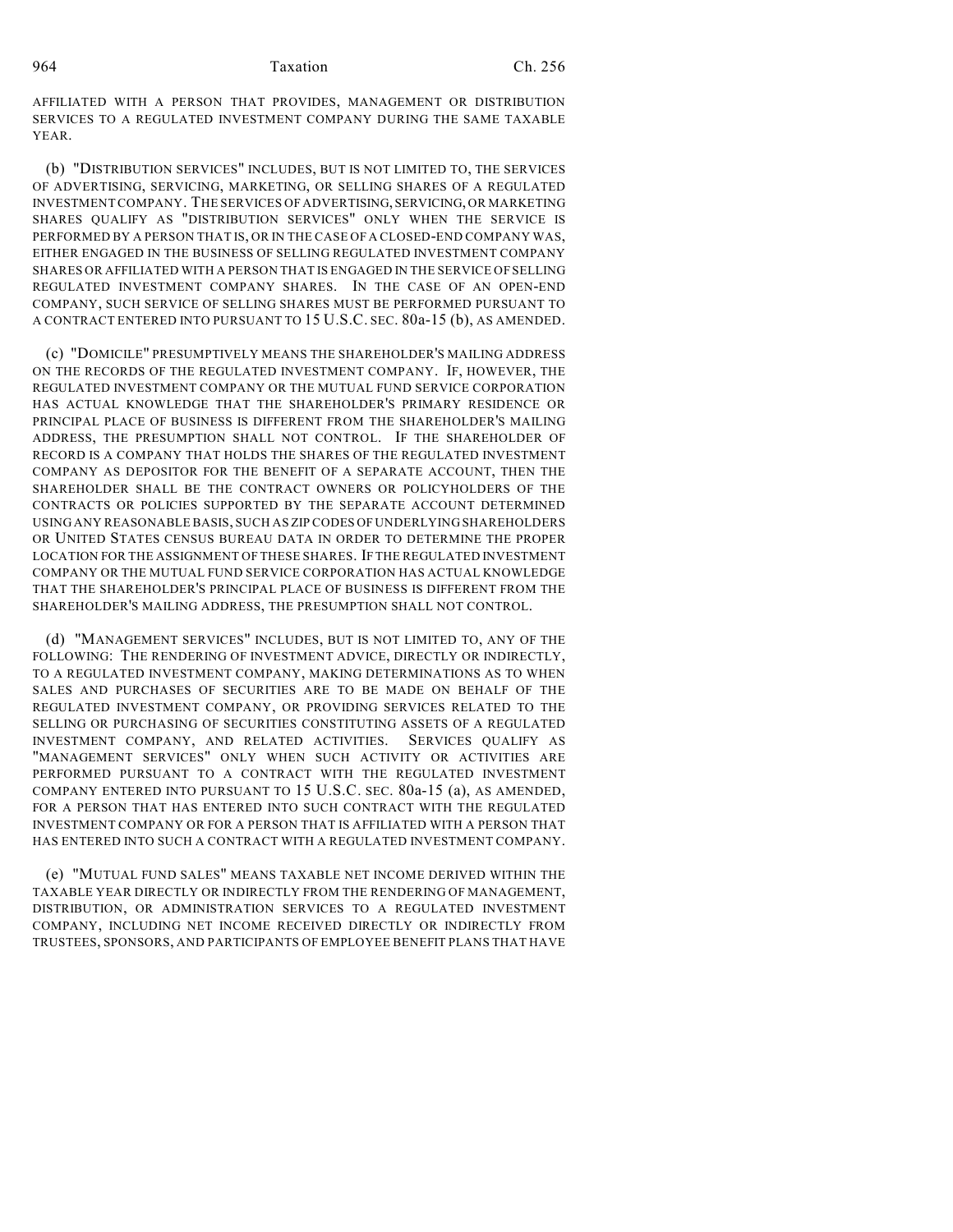ACCOUNTS IN A REGULATED INVESTMENT COMPANY.

(f) "MUTUAL FUND SERVICE CORPORATION" MEANS ANY CORPORATION DOING BUSINESS IN COLORADO THAT DERIVES MORE THAN FIFTY PERCENT OF ITS GROSS INCOME FROM THE PROVISION DIRECTLY OR INDIRECTLY OF MANAGEMENT, DISTRIBUTION, OR ADMINISTRATION SERVICES TO OR ON BEHALF OF A REGULATED INVESTMENT COMPANY AND FROM TRUSTEES, SPONSORS, AND PARTICIPANTS OF EMPLOYEE BENEFIT PLANS THAT HAVE ACCOUNTS IN A REGULATED INVESTMENT COMPANY.

(g) "REGULATED INVESTMENT COMPANY" MEANS A REGULATED INVESTMENT COMPANY AS DEFINED IN SECTION 851 OF THE FEDERAL "INTERNAL REVENUE CODE OF 1986", AS AMENDED.

(2) NOTWITHSTANDING ANY PROVISION OF SECTION 39-22-303.5, FOR TAXABLE YEARS COMMENCING ON OR AFTER JANUARY 1, 2009, MUTUAL FUND SALES BY A MUTUAL FUND SERVICE CORPORATION, OTHER THAN THE SALE OF TANGIBLE PERSONAL PROPERTY, SHALL BE APPORTIONED TO COLORADO TO THE EXTENT THAT SHAREHOLDERS OF THE REGULATED INVESTMENT COMPANY ARE DOMICILED IN COLORADO AS FOLLOWS:

(a) (I) BY MULTIPLYING THE MUTUAL FUND SERVICE CORPORATION'S TOTAL DOLLAR AMOUNT OF MUTUAL FUND SALES OF SUCH SERVICES ON BEHALF OF EACH REGULATED INVESTMENT COMPANY BY A FRACTION, THE NUMERATOR OF WHICH SHALL BE THE AVERAGE OF THE NUMBER OF SHARES OWNED BY THE REGULATED INVESTMENT COMPANY'S SHAREHOLDERS DOMICILED IN COLORADO AT THE BEGINNING OF AND AT THE END OF THE REGULATED INVESTMENT COMPANY'S TAXABLE YEAR THAT ENDS WITH OR WITHIN THE MUTUAL FUND SERVICE CORPORATION'S TAXABLE YEAR, AND THE DENOMINATOR OF WHICH SHALL BE THE AVERAGE OF THE NUMBER OF SHARES OWNED BY THE REGULATED INVESTMENT COMPANY SHAREHOLDERS EVERYWHERE AT THE BEGINNING OF AND AT THE END OF THE REGULATED INVESTMENT COMPANY'S TAXABLE YEAR THAT ENDS WITH OR WITHIN THE MUTUAL FUND SERVICE CORPORATION'S TAXABLE YEAR.

(II) NOTWITHSTANDING SUBPARAGRAPH (I) OF THIS PARAGRAPH (a), A MUTUAL FUND SERVICE CORPORATION MAY USE THE YEAR-END OF THE REGULATED INVESTMENT COMPANY'S FUND ADVISOR FOR THIS CALCULATION, AS LONG AS THE MUTUAL FUND SERVICE CORPORATION CONSISTENTLY USES THIS METHOD FROM YEAR TO YEAR. FOR PURPOSES OF THIS PARAGRAPH (a), A REGULATED INVESTMENT COMPANY'S FUND ADVISOR IS THE PERSON THAT IS DIRECTLY AND PRIMARILY RESPONSIBLE FOR PROVIDING INVESTMENT ADVICE TO THE REGULATED INVESTMENT COMPANY UNDER A CONTRACT ENTERED INTO PURSUANT TO 15 U.S.C. SEC. 80a-15 (a).

(b) IF THE DOMICILE OF A SHAREHOLDER IS UNKNOWN TO THE MUTUAL FUND SERVICE CORPORATION BECAUSE THE SHAREHOLDER OF RECORD IS A PERSON THAT HOLDS THE SHARES OF A REGULATED INVESTMENT COMPANY AS A DEPOSITOR FOR THE BENEFIT OF OTHERS, THE MUTUAL FUND SERVICE CORPORATION MAY UTILIZE ANY REASONABLE BASIS, SUCH AS ZIP CODES OF UNDERLYING SHAREHOLDERS OR UNITED STATES CENSUS BUREAU DATA, IN ORDER TO DETERMINE THE PROPER LOCATION FOR THE ASSIGNMENT OF THE SHARES.